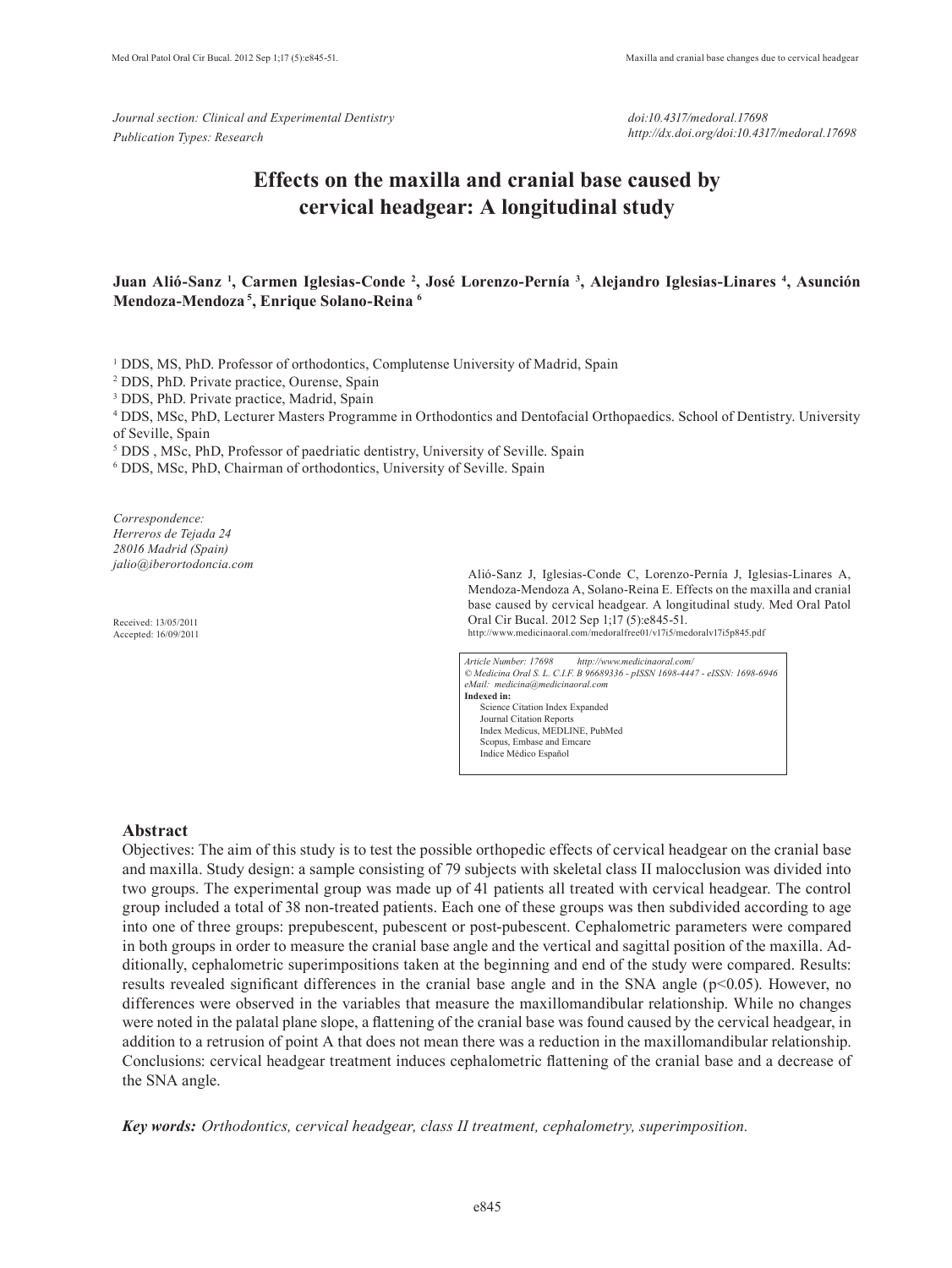# **Introduction**

Cervical headgear as a routine treatment for skeletal class II malocclusions has been used since the beginning of the 20th century to date, being a matter of study of numerous studies (1-5). More than 40 years ago, this appliance was proven to have observable effects on the anterior nasal spine and in the rotations of the palatal plane and even on the surrounding craniofacial structures (6) referred to a retrusion of point A and a clockwise rotation of the palatal plane. This effect has been found since then in numerous studies (7).

The force applied by headgear can be cervical, low and occipital or medial (8,9). Medial traction would be applicable to those patients with strong vertical growth. Cervical traction tends to inhibit maxillary growth with a clockwise slope of the palatal plane, while medial traction tends to hold that plane steady (8-10).

Droschl (11) carried out a study on the effects of cervical headgear in monkeys finding a strong clockwise rotation of the maxillary bone along with a retrusion of this bone due to the retrusive force. Later studies corroborate these results (12). Meldrum (13) conducted a similar study but with occipital headgear and found a parallel drop in the palatal plane. Other authors have studied the effects combining different kinds of traction (14) and found that neither the maxillary nor the palatal plane position was significantly affected.

Besides the type of traction, the effects of headgear are influenced by the height of the external rami of the facial arch. Melsen (15) found the greatest retrusive effect on the maxilla occurred when the rami were very high. The orthopedic effect on the maxilla not only refers to the possible stunting of growth in this bone but also to a clear distalizing effect (16).

Nowadays, the main controversy lies in the question of whether to start orthopedic treatment, thereby affecting craniofacial growth, or on the contrary, to choose not to use this kind of treatment and fall back on orthognathic surgery once the patient has reached the appropriate age. There is certain general agreement regarding the therapeutic possibilities of functional apparatus in redirecting growth (17). This also applies to the orthopedic effects of headgear. Nonetheless, even though the studies are quite numerous in this respect, the conclusions are sometimes not applicable to the general population due to the disparity in criteria used in the samples studied, the age of the patients or the very design of the study (18). There is also disparity in criteria in some of the effects described. Some authors, obtain an increase in the angle of the palatal plane with the anterior cranial base (19). Some studies claim that with cervical headgear changes are produced in the pterygomaxillary suture (7,20). Wieslander and Buck (21) found that there was a clockwise slope of the sphenoidal plane. There is complete unanimity about the retrusive effect that cervical headgear exercises over point A (21,22). On the other hand, this unanimity is nonexistent regarding changes in the palatal plane angle. Some authors refer to a posterior rotation of the plane with a greater drop in the posterior nasal spine (8,14). Still other authors do not obtain any slope of the palatal plane (16,23). There is also controversy with respect to the effects on the mandible. Many studies find an increase in the slope of the mandibular plane caused by a clockwise turn of this bone under treatment with cervical headgear (7). Other authors have found the opposite effect, that is, a decrease in the value of this angle (16). Some authors do not find any changes in the slope of the angle of the mandibular plane at all (23).

In order to determine cervical headgear effects on the cranial base angle, on the sagittal position of the upper jaw, and on the potential changes in the palatal slope in different age treatment periods (prepubescent, pubescent or post-pubescent) and how they affect the maxillomandibular relationship, a clinical retrospective study was performed on a representative sample of a Southern European population.

### **Material and Methods**

#### *-Sample*

The sample group used in this study was made up of 79 subjects from the Master's in Orthodontics Program at the Complutense University of Madrid. The selection criteria of this group were the following: 1) subjects between 8-18 years old; 2) no dental pieces missing; 3) no apparent craniofacial abnormalities; 4) no prior orthodontic treatment; 5) absence of hypodontia and dental abnormalities; 6) cephalometric class II malocclusion with a minimum convexity of 5<sup>°</sup> and an ANB greater than or equal to  $5^{\circ}$  (24); 7) Caucasian origins.

The above mentioned group was divided into two different groups: the experimental group and the control group. The separation was carried out based on the willingness of the patients to start treatment, with the control group being those who did not intend to actually begin the treatment. Each group was then subdivided into three subgroups depending on the age of the patient, namely: the prepubescent group, 8-11 years old (n: 36); the pubescent group, 12-14 years old (n:32); and the post-pubescent group, 15-18 years old (n:17).

The control group was made of 38 patients (n: 18 prepubescent, 20 pubescent, 6 post-pubescent).The experimental group was made up of 41 patients (n:18 prepubescent, 12 pubescent,11 post-pubescent), 21 women and 20 men. All of the patients were fitted with a face-bow (GAC, New York) connected to bands on the first upper molars with the face-bow tube placed on the gums. Cervical headgear was given to all the patients exerting a force of 500 g. per side, applied between 12 and 14 hours a day. All subjects were given a check-up once a month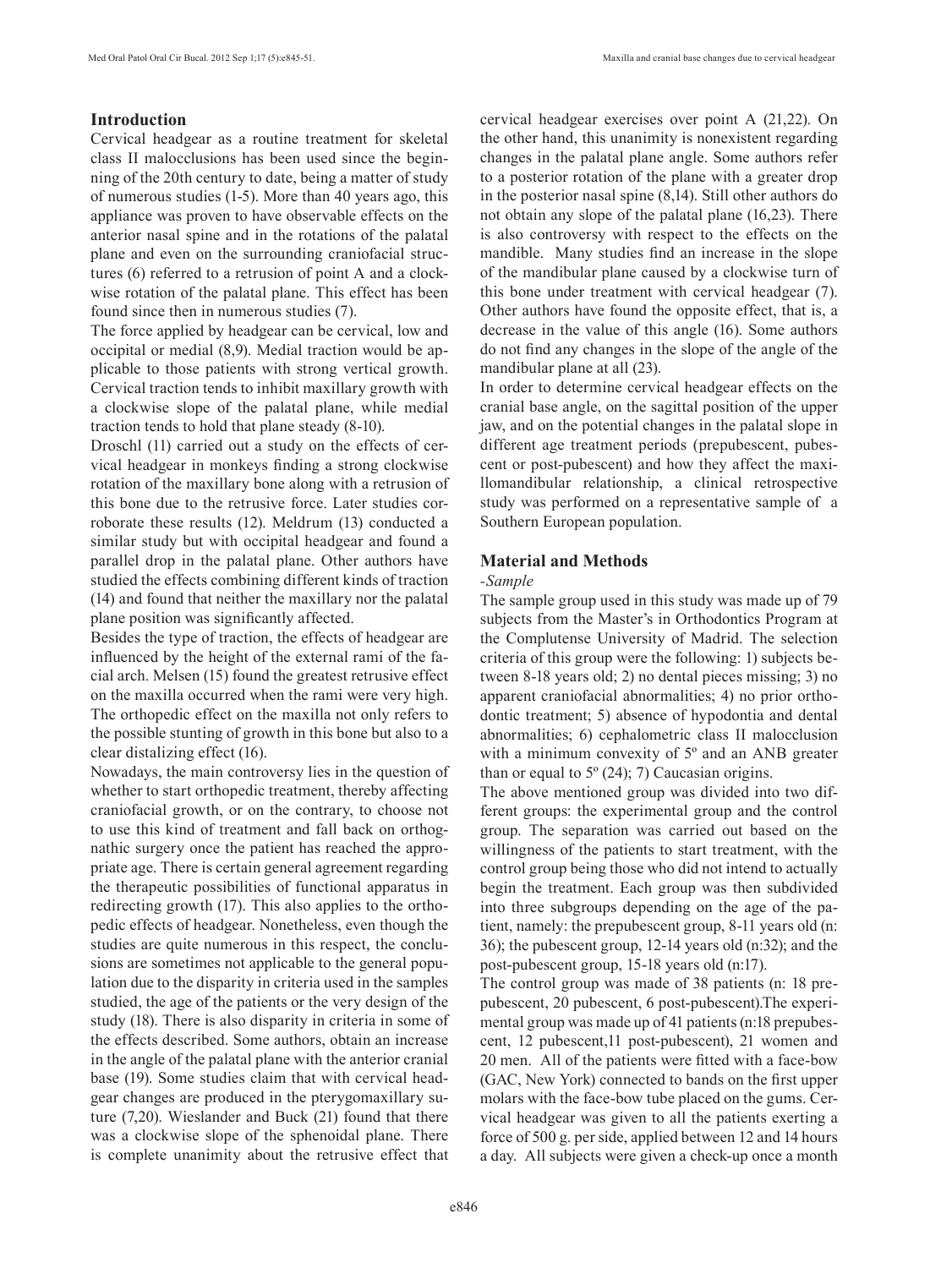and received treatment for at least one year, and the total follow-up period was three years and six months. The average age of this group at the beginning of treatment was 10 years / 2 months and at the end it was 13 years / 8 months. The control group was made up of 38 patients, 16 women and 22 men. The average age at the beginning of the study was 10 years / 2 months and at the end it was 13 years / 8 months.

# *-Radiographic and cephalometric records*

Lateral x-rays were performed on every subject at both the start and end of treatment.

Using computerized analysis, cephalometric records were traced on all lateral cranium x-rays (Nemoceph Studio, Nemotec Dental System) and the following cephalometric reference points were marked: Sella Turcica (S), Basion (Ba), Nasion (N), Point A, Anterior Nasal Spine (ANS), Posterior Nasal Spine (PNS), Porion (Po), Pterygomaxillary Suture (Cf), Point C (C), Suborbital (Or), Condylion point (Co), Pogonion (Pg) and Gonion angle (Go). A set of angular parameters was traced over the points mentioned (SNA, ANB, maxillary depth, maxillary height, slope of the palatal plane and cranial deflection) as well as linear parameters (convexity, posterior facial height and distance from the point to the perpendicular to the Nasion and maxillary length) (Table 1).

might have arisen in the palatal plane. A positive rotation was defined as when the final palatal plane position had changed in a counterclockwise direction with respect to the initial position, and vice versa, a negative value was assigned to a clockwise rotation. *-Statistics*

All the cephalometries were traced by two experimented researchers (J.A.S. and C.I.C.) belonging to the general research project on growth carried out in the Master's Program in Orthodontics at the Universidad Complutense of Madrid. These researchers calibrate their measurements annually to avoid any error in the cephalometric tracings. In order to estimate the intraexaminer variation for the radiological evaluation all the radiographs were evaluated twice by the same experienced examiner (J.A.S.). In order to estimate the interexaminer variation all the radiographs were evaluated by a second experienced examiner (C.I.C.). Once both researchers have performed the tracings, they were compared to each other and results analysed as previously described (25).

A descriptive statistical analysis was used to evaluate the data obtained in which the arithmetic mean, standard deviation, percentiles and rank (maximum and minimum values) of each variable by sex and age

| Type of measurement         | <b>Measurements</b> |                                          |  |  |  |
|-----------------------------|---------------------|------------------------------------------|--|--|--|
| <b>Angular measurements</b> | <b>SNA</b>          | (Sella-Nation-point A angle)             |  |  |  |
|                             | Maxillary slope     | (Anterior nasal spine y Cf-Nasion angle) |  |  |  |
|                             | Maxillary plane     | (Francfort plane-facial plane angle)     |  |  |  |
|                             | Palate plane slope  | (Palate plane-Francfort angle)           |  |  |  |
|                             | <b>ANB</b>          | (point A-point B angle)                  |  |  |  |
|                             | Cranial slope       | (Ba-Na/plane FH angle)                   |  |  |  |
| <b>Lineal measurements</b>  | Maxillary lenght    | (Distance Co-point A)                    |  |  |  |
|                             | AN distance         | (Distance point A-Nasion perpendicular)  |  |  |  |
|                             | Convexity           | (Distance point A facial plane)          |  |  |  |

|  |  |  | Table 1. Maxillary parameters. |
|--|--|--|--------------------------------|
|--|--|--|--------------------------------|

Superimpositions of the initial and final traces were carried out in order to evaluate how much growth had taken place in the Ba-N plane, using N as the fixed point. Both initial and final point A positions were projected over the Frankfort plane as a horizontal reference. For the vertical reference plane, we projected the anterior and posterior nasal spine positions over the vertical pterygoid in both the initial and final measurements. Positive values were applied when the final point A position was in front of the initial point A position, and similarly, when the final nasal spine position was lower than the initial one. We also took into account any rotations that

group were included. Later, an analytical or inferential statistical analysis was done. In order to study the evolution of each variable over time and establish comparisons in the behavior shown by any one variable in each age group, an analysis of variance (ANOVA) followed by Duncan's multiple range test was used as a test a posteriori with a reliability of 0.05, after verifying for normal distribution with a Q-Q plot and for homogeneity of variance (p>0.05 at Levene's test). A Student t for independent samples was applied to study the differences in function of sex, after verifying for randomness (the Wald-Wolfowitz runs test at p>0.05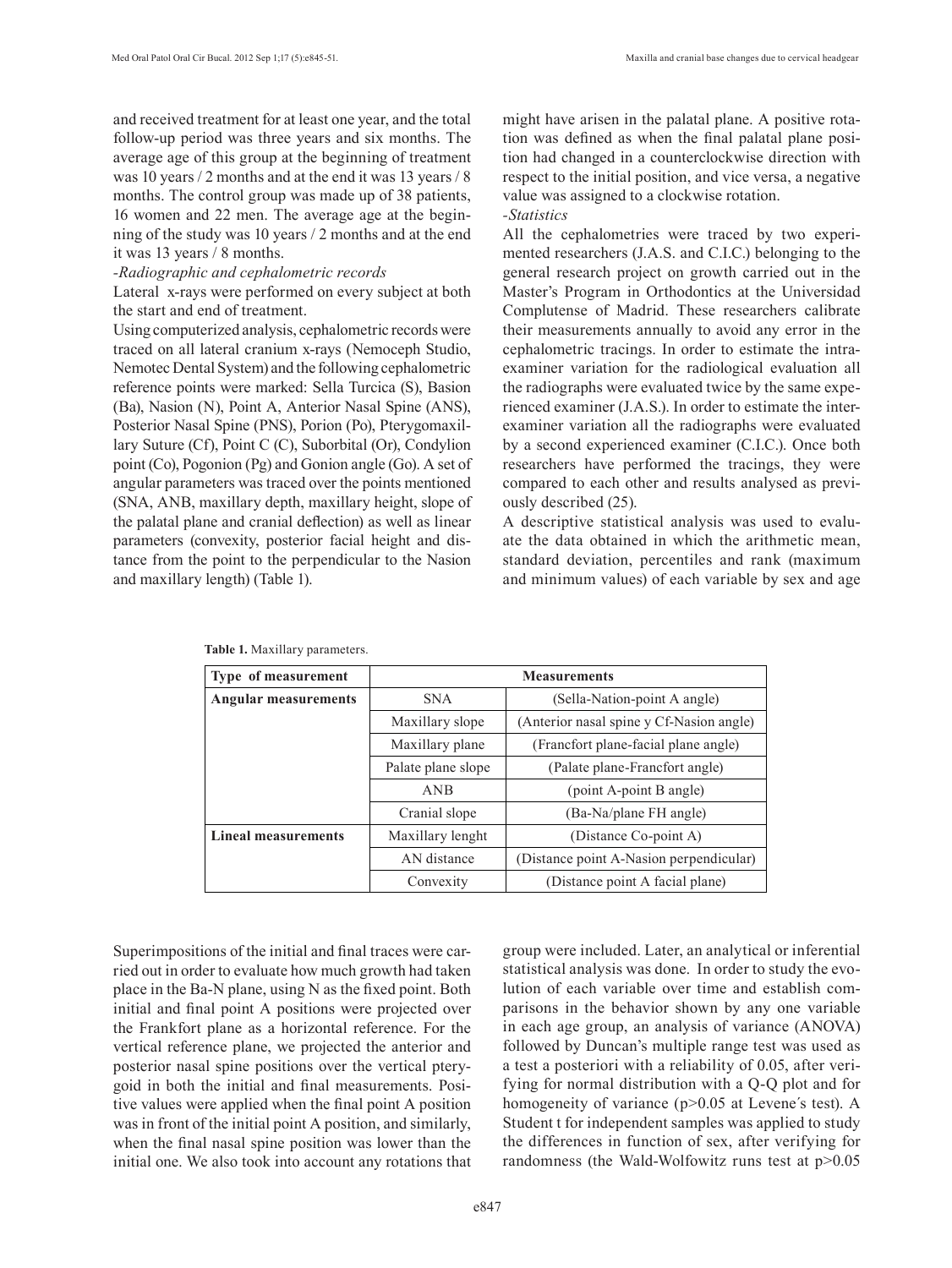for all variables in the two groups) and for normality (p>0.05 at Shapiro–Wilks test).

## **Results**

In Table 2 are shown the results of the eight cephalometric variables in the total sample and in each one of the age groups (prepubescent, pubescent and post-pubescent) for the experimental group (EG) as well as for the control group (CG). Significant differences were found in the cranial base angulation in the three age groups and in the total sample (Table 2). We also found very significant differences (p<0.001) in the SNA angle in all of the groups except the post-pubescent group (Table 2). There were differences regarding maxillary height in the pubescent group, which was the group that had the greatest number of patients undergoing treatment (Table 2). Maxillary depth (Maxillary D.), as in the case of the SNA angle, showed significant differences in all the groups except in the oldest (Table 2).

The slope of the palatal plane (S. palatal), however, did not show any significant differences in any of the groups. In addition, it is interesting to note that the ANB angle did not show any significant differences in any age group or in the total sample. As for linear measurements, maxillary length only showed significant differences in the pubescent group. However, the distance from point A to the facial plane was only significant in the total sample, but in none of the age groups. Convexity, as in the case of the ANB angle, did not show any significant differences in any of the age groups or in the total sample (Table 2).

In the total sample, the only variable that was significantly different between the two groups, comparing the superimpositions of the initial and final measurements, was the one having to do with point A, showing a displacement towards the back in the treatment group (Table 3). This result was seen in all three age groups. Significant differences were also seen in the prepubescent group

| <b>VARIABLE</b>            |                    | <b>PREPUBERAL</b>  | <b>PUBERAL</b>     |                    | <b>POSTPUBERAL</b> |                   | <b>TOTAL</b>       |                         |
|----------------------------|--------------------|--------------------|--------------------|--------------------|--------------------|-------------------|--------------------|-------------------------|
|                            | G1                 | G2                 | G1                 | G2                 | G1                 | G2                | G1                 | G2                      |
| <b>SNA</b>                 | **78.96 $\pm$ 5.29 | **86.49 $\pm$ 2.76 | $**79.73 \pm 5.05$ | **83.90 $\pm$ 3.63 | 79.68 ± 3.54       | $82.08 \pm 4.32$  | $**79.31 \pm 5.26$ | **85.06 $\pm$ 3.25      |
| <b>Maxillar</b> angulation | $57.12 \pm 3.42$   | $58.4 \pm 3.01$    | $**56.74\pm3.19$   | $**59.37\pm2.91$   | $57.82 \pm 3.88$   | $59.52 \pm 3.24$  | $**57.07\pm3.39$   | $*58.86\pm3.00$         |
| <b>Maxillar plane</b>      | $*84.83\pm6.64$    | **90.46 $\pm$ 2.79 | $*84.88 \pm 5.82$  | **90.56 $\pm$ 2.74 | $82.39 \pm 6.78$   | $91.05 \pm 2.99$  | $*84.55\pm6.39$    | $**90.54 \pm 2.77$      |
| Palatal plane slope        | $-2.34 \pm 3.54$   | $-2.58 \pm 2.74$   | $-1.08 \pm 2.77$   | $-1.55 \pm 3.12$   | $-2.61 \pm 2.63$   | $-2.85 \pm 2.86$  | $-2.01 \pm 2.98$   | $-2.32 \pm 2.90$        |
| ANB                        | $5.74 \pm 2.42$    | $4.60 \pm 2.30$    | $4.45 \pm 2.31$    | $5.04 \pm 2.24$    | $3.26 \pm 2.47$    | $3.78 \pm 2.52$   | $4.99 \pm 2.53$    | $4.71 \pm 2.30$         |
| <b>Cranial slope</b>       | $*25.84 \pm 2.13$  | $*29.22 \pm 1.96$  | $25.54 \pm 1.76$   | $*$ *28.51±1.71    | $*23.94 \pm 1.70$  | $*28.05 \pm 1.87$ | $*25.50 \pm 2.04$  | $*28.97 \pm 1.88$       |
| Maxillar lenght            | $85.23 \pm 4.04$   | $86.63 \pm 4.02$   | 87.05 ± 4.09       | $**90.51 \pm 4.42$ | $89.04 \pm 2.40$   | $91.89 \pm 3.64$  | $*86.32 \pm 4.09$  | $*86.54\pm4.63$         |
| $A/Na$ -IH                 | $0.62 \pm 3.10$    | $0.60 \pm 2.83$    | $-1.03 \pm 3.14$   | $0.61 \pm 2.80$    | $-3.58 \pm 3.08$   | $0.80 \pm 3.25$   | **-0.46 $\pm$ 3.39 | $*$ $*$ 0.62 $\pm$ 2.84 |
| Convexity                  | $5.13 \pm 2.69$    | $4.11 \pm 2.60$    | $3.48 \pm 2.77$    | $4.67 \pm 2.70$    | $1.78 \pm 3.14$    | $2.81 \pm 2.74$   | $4.15 \pm 2.99$    | $4.23 \pm 2.68$         |

**Table 2.** Maxillary cephalometric variables distributed by gropusof age. Treatment group (G1) and control group (G2).

**G1**: Headgear group; **G2**: Control group; \*: p<0.05; \*: p<0.001

|  |  |  |  | Table 3. Superimpositions. |
|--|--|--|--|----------------------------|
|--|--|--|--|----------------------------|

| <b>VARIABLE</b>           | <b>PREPUBERAL</b> |                   | PUBERAL              |                 | <b>POSTPUBERAL</b> |                  | <b>TOTAL</b>       |                    |
|---------------------------|-------------------|-------------------|----------------------|-----------------|--------------------|------------------|--------------------|--------------------|
|                           | G1                | G <sub>2</sub>    | G1                   | G <sub>2</sub>  | G1                 | G2               | G1                 | G <sub>2</sub>     |
| A                         | *** $0.81\pm0.81$ | ** $0.20\pm0.30$  | $*$ *0.37 $\pm$ 0.51 | **21 $\pm$ 0.28 | *** $0.58\pm0.19$  | ** $0.12\pm0.20$ | ** $0.61 \pm 0.72$ | ** $0.20 \pm 0.28$ |
| <b>ANS</b>                | $**1.43 \pm 1.04$ | **2.06 $\pm$ 0.53 | $0.84\pm 0.77$       | $0.87 \pm 0.82$ | $0.12 \pm 0.52$    | $0.50 \pm 0.19$  | $1.15 \pm 0.97$    | $0.96 \pm 0.65$    |
| <b>PNS</b>                | $1.25 \pm 0.86$   | $.08\pm0.52$      | $0.78 \pm 0.66$      | $0.93 \pm 0.70$ | $0.44\pm 0.55$     | $0.53 \pm 0.17$  | $1.02 \pm 0.81$    | $1.00 \pm 0.59$    |
| Palatal plane<br>rotation | $0.07 \pm 0.93$   | $0.09 \pm 0.75$   | $0.16 \pm 0.51$      | $0.09\pm0.62$   | $0.28 \pm 0.36$    | $0.08 \pm 0.09$  | $0.12 \pm 0.76$    | $0.08 \pm 0.68$    |

**G1**: Headgear group; **G2**: Control group; \*: p<0.05; \*: p<0.001, **ANS**: Anterior nasal spine, **PNS**: Posterior nasal spine.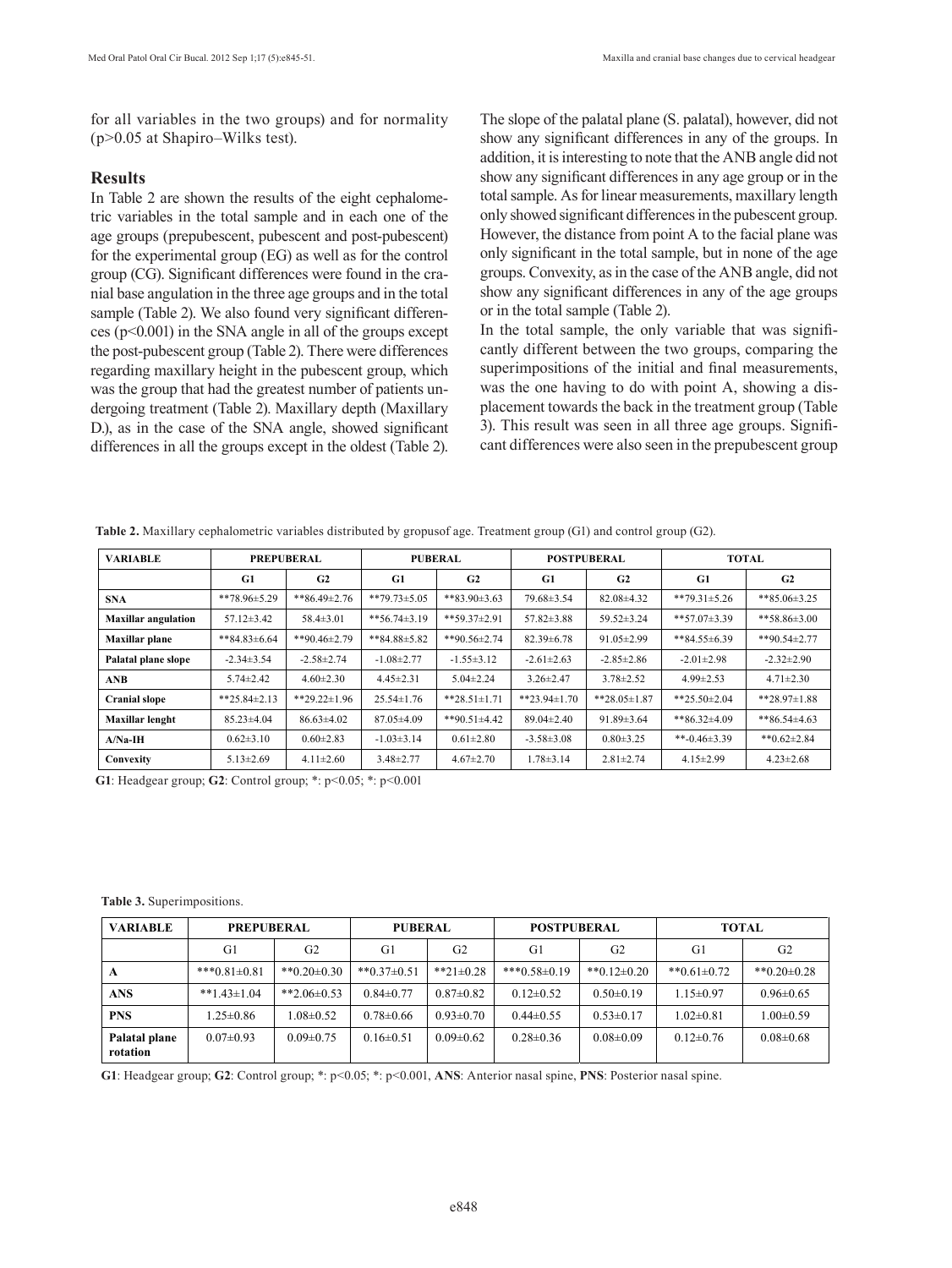regarding changes in the anterior nasal spine which was observed to have undergone more descent in the experimental group. None of the other superimposition points showed significant differences in the total sample or in the groups arranged according to age (Table 3).

According to sex, significant differences resulted in the SNA angle value between men and women in both the control group as well as the experimental group (Table 4).

fectation of the sphenoid bone caused by the clockwise rotation brought about by headgear (7).

*-Maxillary sagittal changes*

In order to assess sagittal maxillary changes a series of angular (SNA, maxillary depth and ANB angle) and linear (maxillary length, distance from point A to the perpendicular from the nasion and convexity) measurements were used. By means of the cephalometric superimposi-

| <b>VARIABLE</b>             | <b>GROUP 1</b>             |                    | <b>GROUP 2</b>    |                   |  |
|-----------------------------|----------------------------|--------------------|-------------------|-------------------|--|
|                             | <b>WOMEN</b><br><b>MEN</b> |                    | <b>MEN</b>        | <b>WOMEN</b>      |  |
| <b>SNA</b>                  | **88.70 $\pm$ 3.79         | $*81.02 \pm 3.70$  | $*79.96 \pm 3.26$ | $*78.52\pm4.36$   |  |
| <b>Maxillary angulation</b> | $57.32 \pm 3.25$           | $56.79 \pm 3.53$   | $58.45 \pm 3.10$  | $59.36 \pm 2.81$  |  |
| <b>Maxillary plane</b>      | **79.87 $\pm$ 4.03         | **90.05 $\pm$ 3.16 | $90.42 \pm 2.46$  | $90.67 \pm 3.11$  |  |
| Palatal plane slope         | $-0.25 \pm 3.55$           | $-0.72 \pm 2.77$   | $-2.57\pm3.33$    | $-1.76\pm2.29$    |  |
| <b>ANB</b>                  | $4.67 \pm 2.34$            | $5.34 \pm 2.69$    | $4.98 \pm 2.27$   | $4.38 \pm 2.30$   |  |
| <b>Cranial deflexion</b>    | $25.56 \pm 2.11$           | $25.43 \pm 1.97$   | $*28.83 \pm 1.73$ | $*25.13 \pm 2.03$ |  |
| <b>Maxillary lenght</b>     | $*87.91 \pm 3.79$          | **84.52 $\pm$ 3.65 | $*89.72 \pm 4.48$ | $*87.11 \pm 4.42$ |  |
| <b>AN</b> distance          | $-0.92 \pm 3.65$           | $0.05 \pm 3.01$    | $0.38 \pm 2.49$   | $0.90 \pm 3.20$   |  |
| Convexity                   | $3.72 \pm 3.05$            | $4.62 \pm 2.86$    | $4.58 \pm 2.69$   | $3.80 \pm 2.61$   |  |

**Table 4.** Cephalometric variables distributed by gender.

**Group 1**: Headgear group. **Group 2**: Control group. **NS**: p>0,05

We have also found significant differences in the maxillary depth in the experimental group, but not in the control group (Table 4). The effective maxillary length showed significant differences between the sexes in both groups. Differences were not found between the sexes in the rest of the parameters. (Table 4) However, no statistically significant differences between sexes were found in relation to the cephalometric superimpositions.

## **Discussion**

#### *-Cranial base*

The variable related to the cranial base evaluated in this study is the angle of cranial deflection. This angle showed similar behavior in the two groups. However, an important point to bear in mind is the significant difference that appears between the two groups, both in the assessment of the total sample as well as in that of all three age groups. This suggests that the plane of the cranial base (Ba-Na) is flatter in the treatment group as if the headgear caused a clockwise rotation in this plane, with a lowering of the nasion point.

Some studies (19) have demonstrated the effects of headgear on the cranial base due to the clockwise rotation this undergoes and to an increase in SN length. Other studies find a remodeling of the pterygomaxillary suture with aftion system the change of point A in the sagittal plane was assessed. The results show that there is an important retrusive effect on the maxilla in the experimental group with headgear. Similar effects have been noted by other authors (7,26). It is worth considering whether the decrease in the SNA angle is due to a restrictive effect on the maxilla, to a reabsorption in the point A area caused by the distal movement of the front teeth (27), or to an increase in cranial length.

We did not obtain significant differences in the SNA angle in the oldest group, most likely because the orthopedic effect in these patients is very limited. Therefore, the use of headgear with orthopedic ends would not be recommended for patients over 15 years of age. In this respect, some authors advocate starting treatment at the end of pubescence (26). Along these lines, our results show a sagittal orthopedic effect of equal magnitude in the youngest patients (prepubescent group) compared to the patients belonging to the pubescent group. Other authors advocate starting treatment with headgear in the prepubescent period because during this period the orthopedic effect is greater (21). When examining the effective maxillary length results we see that there is a significant decrease in this variable but only in the pubescent group. When studying the superimpositions of point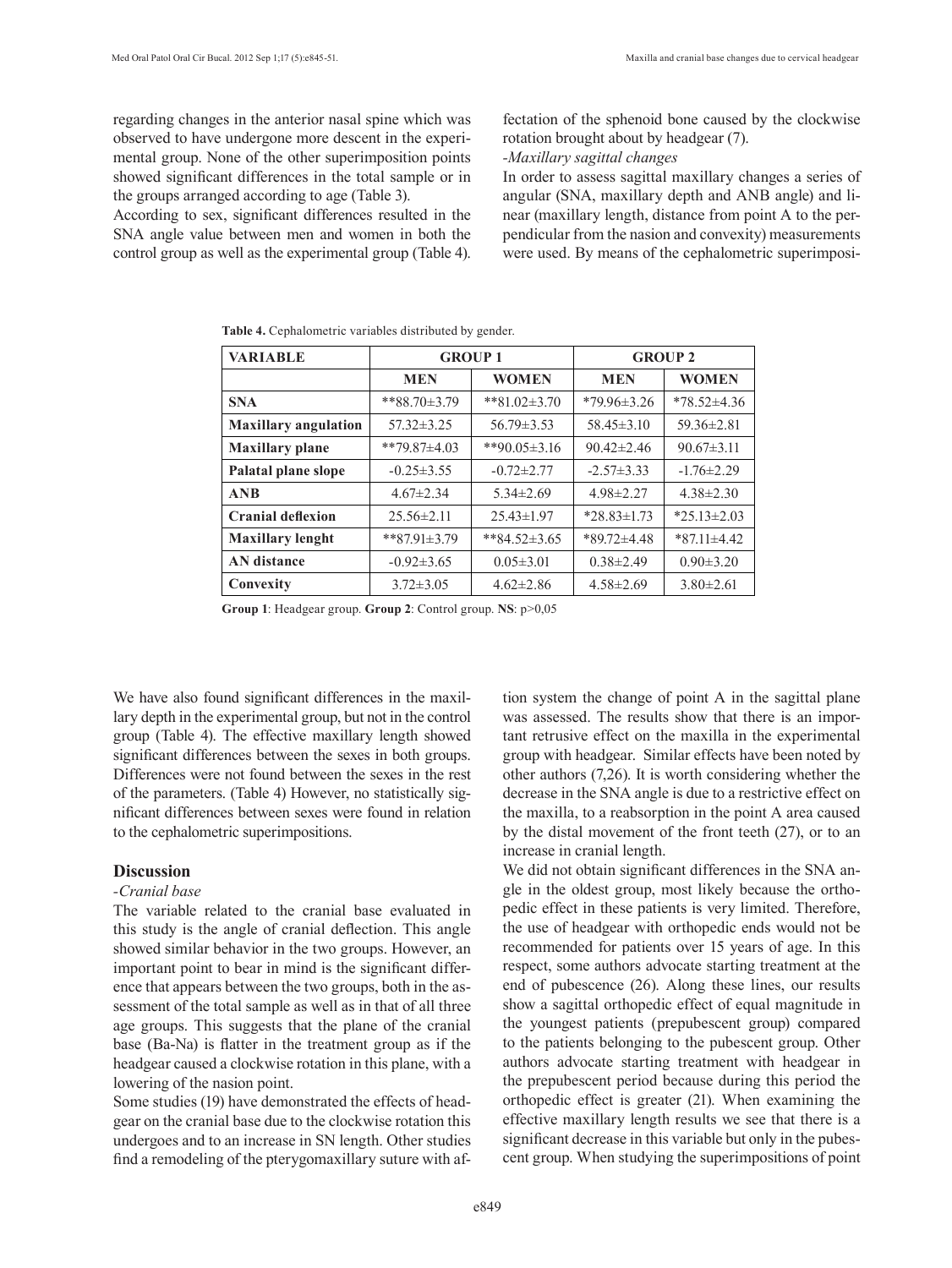A in the three groups (Table 3) we observe that significant differences are found in all of them. All of this leads us to believe that the retrusive effect occurs in any age group and that this fact can be compensated for by the effect brought about in other structures of the craniofacial complex. Our results reveal a greater retrusive effect in wo-men even though this is only seen in the SNA value and not in the point A superimposition measurements.

The decrease in angle values that place the maxilla in the anteroposterior plane does not go hand in hand with a decrease in the values that measure the maxillomandibular relationship, that is, the ANB angle and convexity. Even though mandibular parameters were not measured in this study, everything seems to indicate that the reason for this behavior is the effect of mandibular postero-rotation, which is a result of using cervical headgear. Other authors (20,27) actually have found a decrease in the ANB angle along with the SNA. However, if we look at the figures of each one of these variables and their evolution over time (Figures 4 and 5) we can see that a continuous, constant decrease in value is produced in both cases even though this decrease may not be statistically significant. Mandibular postero-rotation might be greater if the patient has a vertical growth pattern. Haralabakis et al. (28) found a similar decrease in this angle in patients with both a high as well as with a low mandibular plane angle. Other studies have obtained similar results (23).

## *-Vertical maxillary changes*

Vertical changes in the maxilla were measured using the angle of maxillary height and the slope of the palatal plane. Using cephalometric superimpositions, we found that there were significant differences in maxillary height in the total sample and in the pubescent group. The value of this angle is less than in the group treated with headgear. The reason for this result seems to be that it stems from the flattening which occurs in the cranial base with the lowering of the nasion. The angle would not change if the maxilla rotated clockwise at the same time as the cranial base flattened. Therefore, we must assume that the lowering of the nasion is greater in magnitude that the possible clockwise rotation of the palatal plane. This fact is supported by the lack of significant differences in the value of the slope of the palatal plane. Some authors obtain different results with a clockwise slope of this plane (9). Other studies do not obtain differences in the slope of this plane in those patients treated with headgear (27). Braun et al. (29) found a greater slope of the palatal plane in the group of patients treated with headgear, with this slope being even greater in male patients. We did not find any differences between the two sexes.

The anterior nasal spine moves down more in the group treated with headgear (Table 3), nonetheless, these differences were only statistically significant in the prepubescent group. Even in the first studies done with headgear (1) a lowering of the ANS due to a clockwise rotation of the palatal plane was found in patients undergoing treatment. Boecler et al. (23) found a greater lowering of the ANS in patients treated with headgear, however, no significant differences appeared in his group of untreated patients. It would seem that this point is much less affected by headgear than other points of reference and that it is only possible to alter it sufficiently at an early age.

The posterior nasal spine did not show any significant differences in any of the age groups. Therefore, this point is stable and does not vary with the use of headgear. Lima et al. (26) have obtained similar results claiming that, due to the headgear being inserted at the molar level, the retrusive force is greater at the PNS level in comparison to the ANS so that the stunting of normal maxillary growth will be greater at this posterior point. Some authors (7,8) found a more posterior position of the PNS in treated patients. According to these authors, this could be due to the effect that using cervical headgear can have on adjacent bone structures.

From the above it may be deduced that the slope of the palatal plane will not have significant differences between the two groups. This important point suggests that the clockwise rotation of the maxilla with cervical headgear is not such a conclusive fact as has often been affirmed and that the effect of headgear is stronger in the cranial base than in the maxilla with respect to vertical changes.

Some authors (28) claim that the possibility of affecting the slope of the palatal plane with cervical headgear in dolichofacial patients is greater than in brachyfacial patients. Other studies point out the relationship between the type of traction (low or middle) and the effects on the palatal plane. Many authors obtain a greater slope with low traction (6). However, other studies (9,23) do not obtain any differences between the two types of traction, with no repercussion at the profile esthetics (30).



**Fig. 1.** Method used for the superimposition of the cranial base. SN tracing in S. N: Nasion; FH: Frankfort plane; Ba: basion.